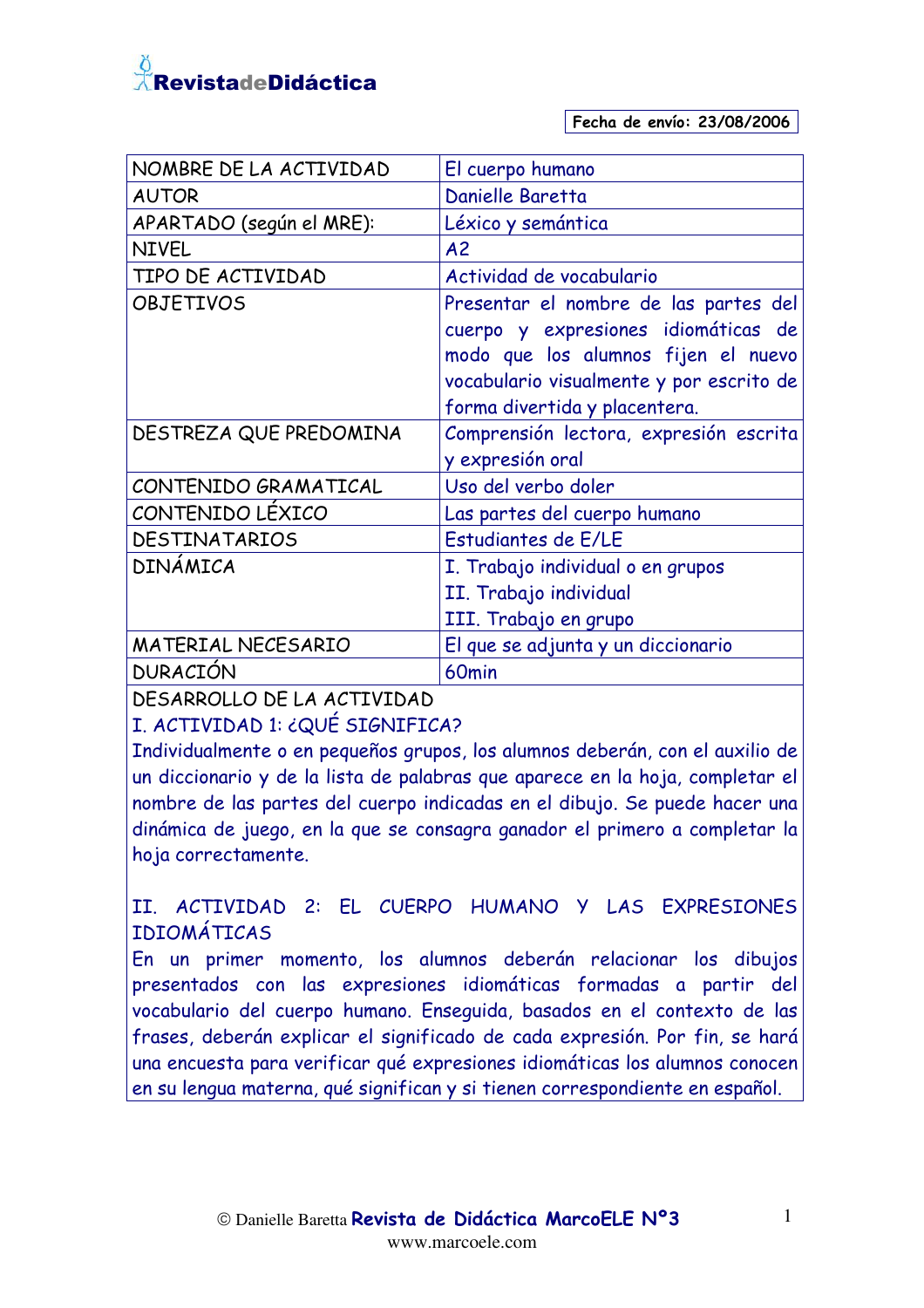# RevistadeDidáctica

#### III. ACTIVIDAD 3: JUEGO "ME DUELE"

Los alumnos deberán separarse en dos equipos. El profesor repartirá las cartas entre los jugadores y cada equipo elegirá un participante para jugar el turno. La pareja elegida sorteará el alumno que iniciará el juego. El primero a jugar preguntará a su adversario: "- ¿Qué te duele?". El otro participante elegirá una de sus cartas contestará, por ejemplo: "- A mí me duele la mano". El alumno que hizo la pregunta podrá aceptar la respuesta o dudar que la carta contenga la parte del cuerpo indicada. En ese caso, se deberá mostrar la carta en cuestión. Si el jugador dijo la verdad, conservará su carta y conquistará la del adversario, pero si dijo una mentira, entregará su carta al oponente. Los turnos se repetirán hasta que todos los participantes hayan jugado por lo menos una vez. Ganará el equipo que conquiste el mayor número de cartas del equipo adversario.

SOLUCIÓN: